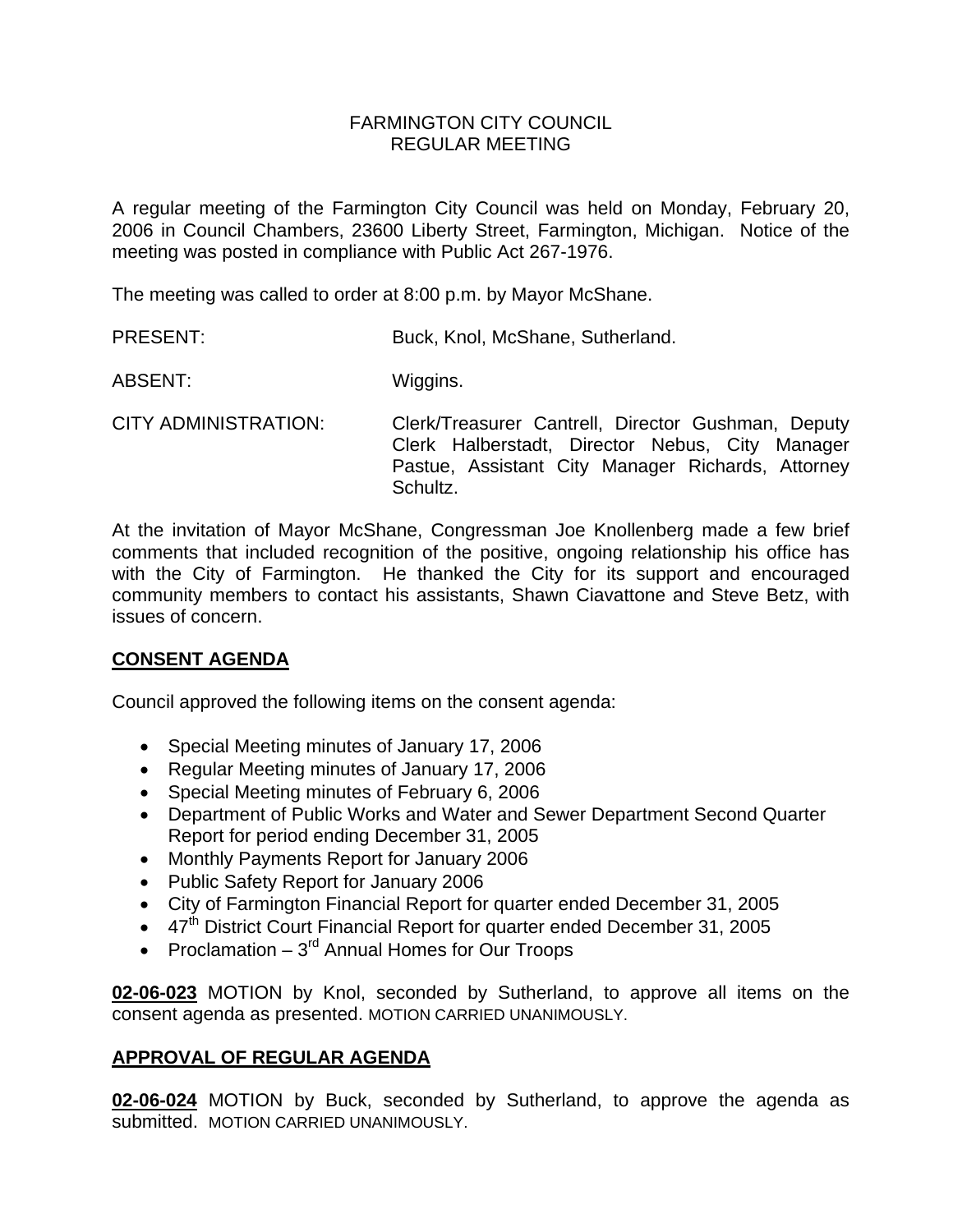## COUNCIL PROCEEDINGS -2- February 20, 2006

## **PRESENTATIONS/PUBLIC HEARINGS**

# **RRRASOC PRESENTATION – MICHAEL CSAPO, GENERAL MANAGER**

No presentation was made due to Mr. Csapo's absence.

## **MICHIGAN COMMISSION ON DISABILITY – STEPHANIE WEBSTER**

Stephanie Webster, representing the Michigan Commission on Disability, discussed her role as a liaison between Farmington and the Commission in Lansing. She stated that the Commission serves as an advocacy for employment of people with disabilities. She briefly reviewed events sponsored by the Commission.

Mayor McShane noted that the City had received a grant to construct switchback staircase in Shiawassee Park that would comply with the Americans With Disabilities Act (ADA).

### **MISS FOUNDERS FESTIVAL**

Ginny Morris announced the creation of a Miss Farmington Founders Festival pageant, an event to be held during the festival at the Civic Theatre. She introduced Laurie Smalis as manager of the event. Ms. Smalis discussed plans for the pageant program including fundraising activities. She asked Council for their assistance in gaining sponsorships for pageant participants and donations to cover other program costs. She asked for ideas on how to make the winner of the pageant more visible during the festival.

Councilmember Knol thanked Morris and Smalis for bringing the event to the Civic Theatre. Responding to a question, Smalis commented on how the contestants will be judged.

Knol suggested replacing the current photograph in the chambers with a new photo of the Mayor and the winner of the Miss Farmington Founders Festival pageant. She noted that a number of businesses in Farmington would benefit from the pageant.

Councilmember Sutherland thanked Ms. Smalis for stepping forward and getting involved with the pageant.

Mayor McShane suggested promoting the pageant on cable.

## **PUBLIC HEARING – TCF BANK BROWNFIELD REDEVELOPMENT PLAN AND CONSIDERATION TO ADOPT PLAN**

Kevin Lund, Environmental Consultant for TCF Bank, was present to discuss the proposed Brownfield Redevelopment Plan. He advised that a large portion of the Plan costs are due to a deed restriction previously placed on the property and the need to remove up to four feet of soil under the footprint of the bank site. He noted that the deed restriction required management of the soil and ground water contamination.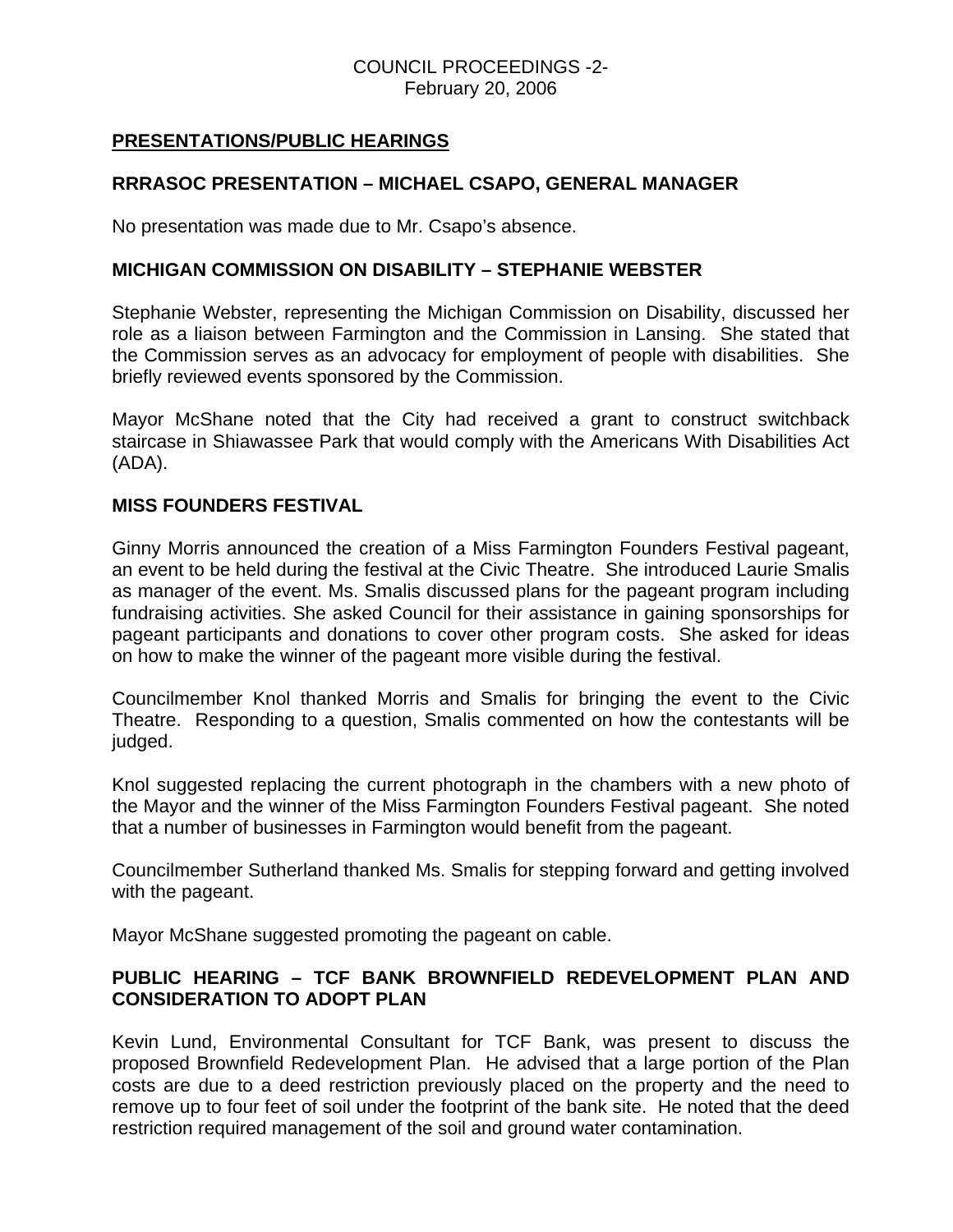### COUNCIL PROCEEDINGS -3- February 20, 2006

Pastue advised that proper notification and publication of the public hearing was provided. He stated that an agreement between the Brownfield Redevelopment Authority and TCF Bank is currently being drafted. He discussed the costs of the project and remediation of the proposed site.

Mayor McShane opened the hearing for public comment.

Jeff McGowan, 21052 Larkspur, expressed concern that under the Brownfield Plan the City and not the seller of the property would be paying for remediation of the site.

Hank Borgman, 34011 Grand River, expressed concern regarding environmental rules governing the clean-up of contaminated soil.

Hearing no further comment, Mayor McShane asked for a motion to close the hearing.

**02-06-025** MOTION by Knol, seconded by Sutherland, to close the public hearing. MOTION CARRIED UNANIMOUSLY.

In response to Mr. McGowan's comments, Knol noted the likelihood that the contamination resulted from the gas stations located on the site in the 1950's and 60's and as a result the current owner should not be required to clean up contamination he did not cause. She stated that "clean-up" rules were changed by the State to assist property owners who were not responsible for contamination. She advised that the Brownfield Redevelopment Act was established so that municipalities could pay for clean-ups with the increase in the taxable value of the property. She noted the importance of cleaning up the site for the overall welfare of the City and to avoid the risk of an abandoned property.

Councilmember Buck expressed his enthusiasm for the project and the opportunity to develop a property that is a gateway to the City.

Councilmember Sutherland also expressed support for the proposed plan.

Mayor McShane acknowledged Mr. McGowan's concern regarding the City paying for contamination clean-up, however, she noted that even though the City provides funds under the Brownfield Redevelopment Act it also gains revenue through increased property tax base. She stated that in order for the City to remain competitive it must offer this type of incentive to attract businesses.

**RESOLUTION 02-06-026** Motion by Buck, seconded by Knol, to adopt a TCF Bank Brownfield Redevelopment Plan for the site located at the northeast corner of Nine Mile and Farmington Roads as presented and authorize the Brownfield Redevelopment Authority to enter into an agreement regarding the proposed plan. [SEE ATTACHED PLAN].

ROLL CALL Ayes: Knol, McShane, Sutherland, Buck. Nays: None. Absent: Wiggins MOTION CARRIED UNANIMOUSLY.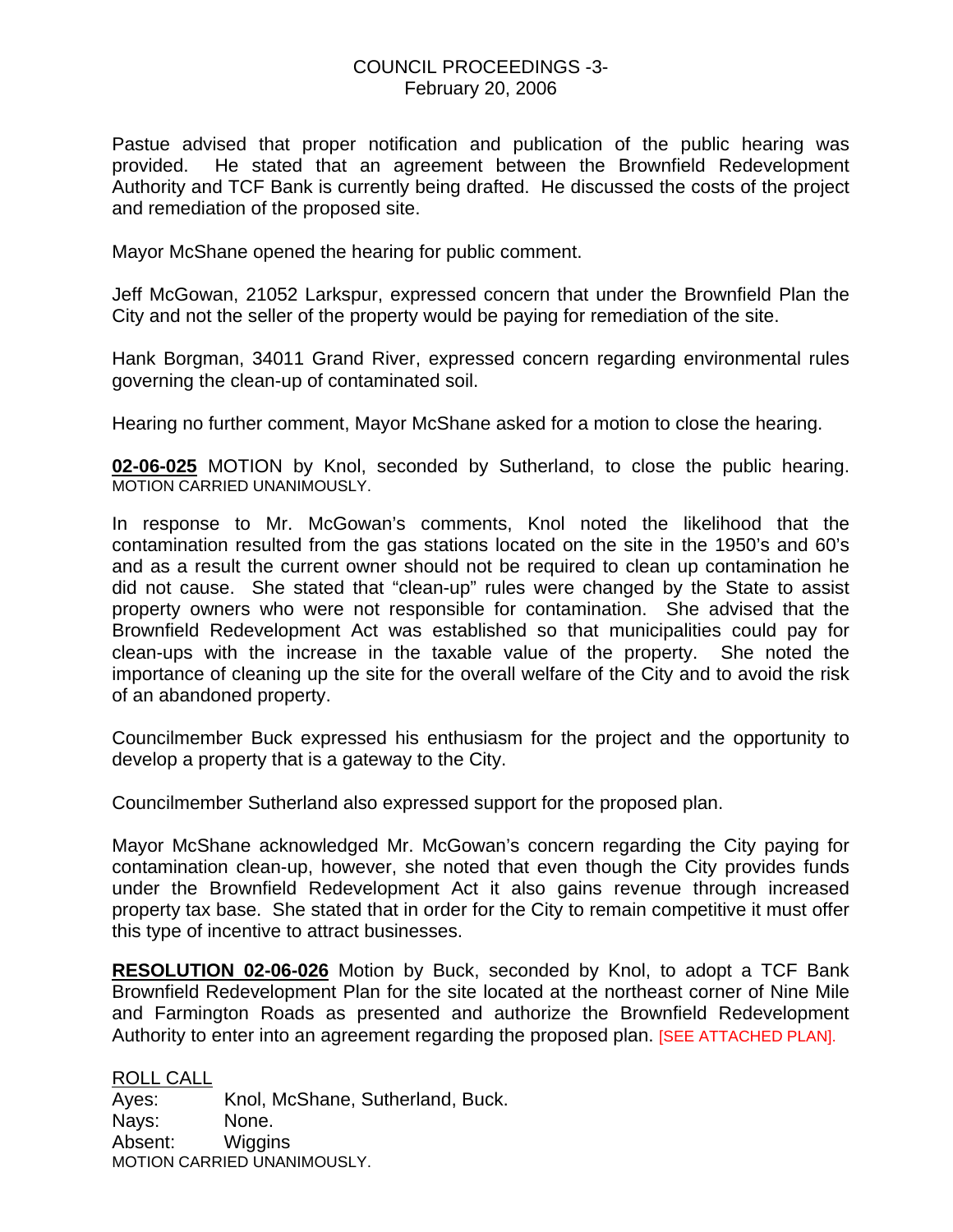## COUNCIL PROCEEDINGS -4- February 20, 2006

#### **UNFINISHED BUSINESS**

## **CONSIDERATION TO ADOPT ORDINANCE C-714-2006 TO REZONE PARCELS**

**RESOLUTION 02-06-027** Motion by Sutherland, seconded by Buck, to adopt Ordinance C-714-2006 to amend the City Code, Chapter 35, Zoning Chapter, to amend the Zoning Map and district boundaries established under Section 35-62 to reclassify the parcels located at 22420 Farmington Road and 33400 Nine Mile Road to the General Commercial District (C3). [SEE ATTACHED ORDINANCE].

#### ROLL CALL

Ayes: McShane, Sutherland, Buck, Knol. Nays: None. Absent: Wiggins MOTION CARRIED UNANIMOUSLY.

## **CONSIDERATION TO APPROVE A LOT SPLIT, 33400 NINE MILE ROAD, PARCEL NUMBER: 23-27-352-002**

City Administration advised that as part of the TCF Bank project, located at the northeast corner of Nine Mile and Farmington Roads, it is necessary to split the remaining portion of the industrial parcel to the east.

**RESOLUTION 02-06-028** Motion by Knol, seconded by Sutherland, to approve a lot split for industrial parcel number 23-27-352-002 located at 33400 Nine Mile Road, pending final site plan submittal and review by the City.

ROLL CALL

Ayes: Sutherland, Buck, Knol, McShane. Nays: None. Absent: Wiggins. MOTION CARRIED UNANIMOUSLY.

#### **CONSIDERATION TO ADD ADDITIONAL MEMBERS TO CHARTER COMMITTEE**

**02-06-029** MOTION by Buck, seconded by Knol, to appoint JoAnne McShane to fill the position of Council member at-large on the Charter Amendment Committee for a twoyear term ending December 31, 2007. MOTION CARRIED UNANIMOUSLY.

*Mayor McShane added the following item to the agenda as "5E" under Presentations/Public Hearings.* 

#### *.*  **3RD ANNUAL HOMES FOR OUR TROOPS**

Mayor McShane invited Kim Jaske and Dan Higgins of the American Legion to talk about the annual "Homes for Our Troops" event. Mr. Higgins stated that "Homes for Our Troops" is a charity that was started in 2004 in order to build and renovate houses for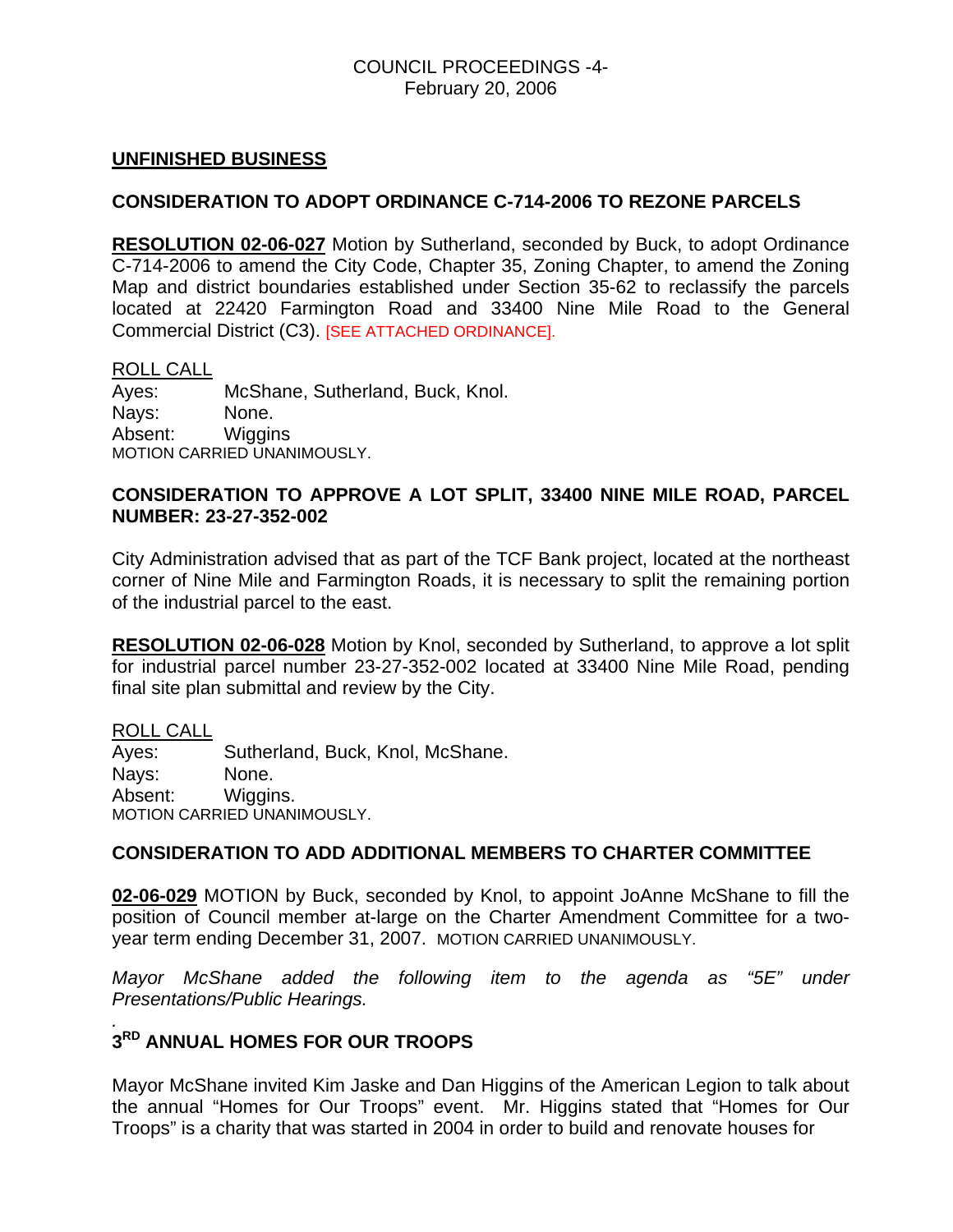## COUNCIL PROCEEDINGS -5- February 20, 2006

disabled veterans returning from Iraq and Afghanistan. He welcomed participation from the City in promoting this event.

Mr. Jaske announced that bricks can be purchased from the American Legion in memory or honor of a veteran.

## **NEW BUSINESS**

# **SPECIAL EVENT PETITION – KNIGHTS OF COLUMBUS ANNUAL FUND DRIVE**

Buck asked Director Nebus if he is comfortable that the solicitations can be conducted safely in the downtown. Nebus responded that he has no concerns as long as no street solicitations occur.

**RESOLUTION 02-06-030** Motion by Sutherland, seconded by Knol, to approve a request from the Knights of Columbus, St. Francis Council No. 4401, to solicit for their annual fund drive during the weekend of April 7, 8, & 9, 2006 in the City of Farmington; and stipulated that soliciting in the streets is prohibited. MOTION CARRIED UNANIMOUSLY.

## **PETITION – MEMORIAL DAY PARADE**

**RESOLUTION 02-06-031** Motion by Buck, seconded by Knol, to approve the use of Grand River Avenue on Monday, May 29, 2006 from 9:00 a.m. to 1:00 p.m. for the purpose of conducting a Memorial Day parade; that the State of Michigan, Department of Transportation, be held harmless from any liability resulting from the closing of Grand River; and authorize the Public Safety Department to file for the permit with Michigan Department of Transportation for the closing of Grand River Avenue. MOTION CARRIED UNANIMOUSLY.

## **CONSIDER CALLING PUBLIC HEARING FOR MDNR GRANT APPLICATION**

Administration advised that the City is applying for grant funds from the Michigan Department of Natural Resources (MDNR) in the amount of \$500,000 for projects identified in the City's Recreation Master Plan. Administration further advised that the City had received two federal grants toward the ramp and river trail projects and the City has pledged \$250,000 as matching funds for these grants. Administration proposed to utilize the federal grants and City funds as matching funds for the MDNR grant application.

Knol expressed her support for this application and noted that the MDNR Trust Fund is a dedicated fund that receives its revenues from oil drilling. She stated that this Fund is used specifically for recreation or natural resource type projects. She further stated that the use of this Fund does not take money away from any other State Funds such as Education and Health and Human Services. She noted that the Trust money is available and if Farmington does not apply for it other communities will.

**02-06-032** MOTION by Sutherland, seconded by Knol, to schedule a public hearing for March 20, 2006 at 8:00 p.m. to allow public comment on a proposed Michigan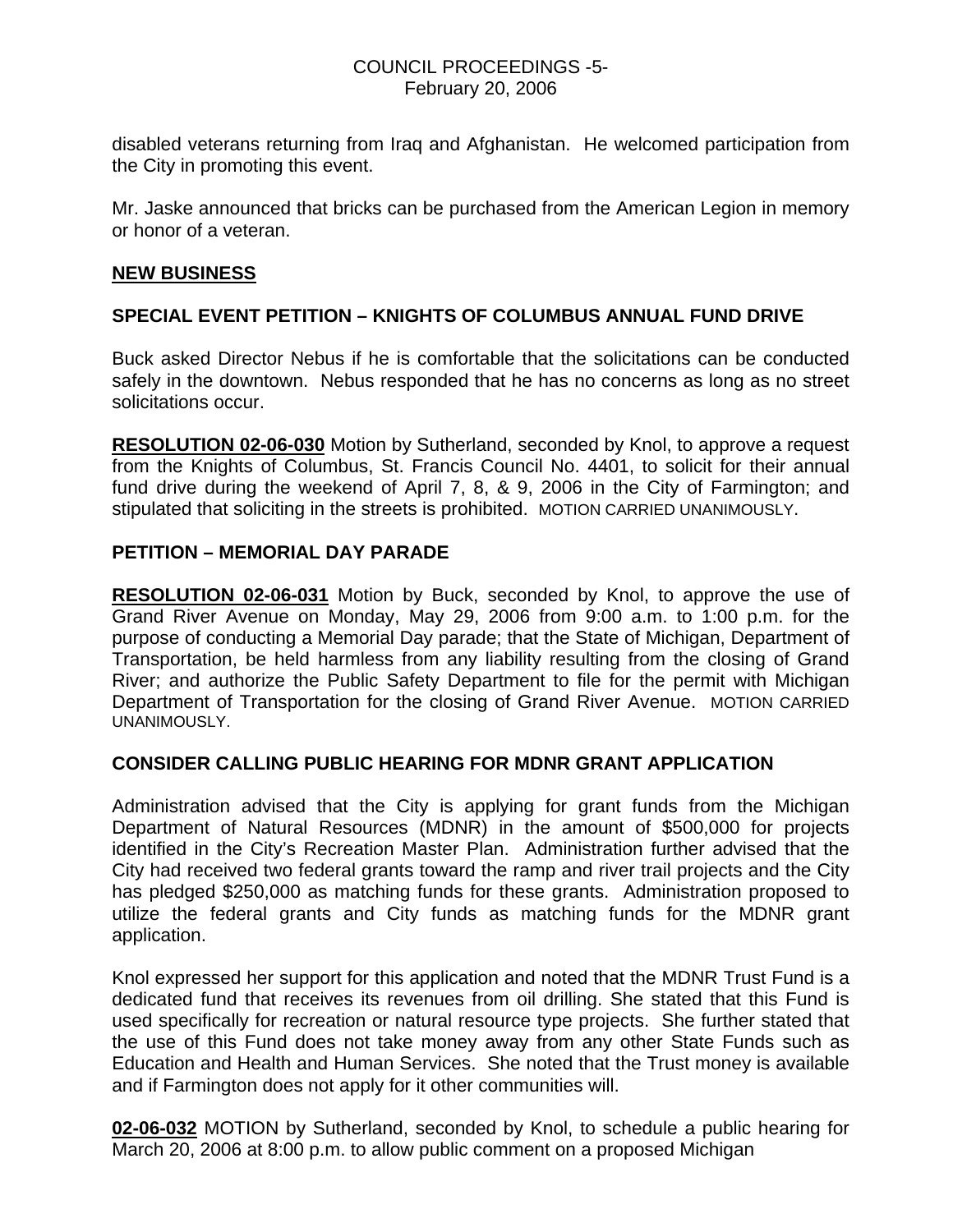## COUNCIL PROCEEDINGS -6- February 20, 2006

Department of Natural Resources grant application for improvement projects in Shiawassee Park. MOTION CARRIED UNANIMOUSLY.

# **CONSIDERATION TO APPROVE REVISED DOWNTOWN DEVELOPMENT AUTHORITY (DDA) BY-LAWS**

Administration advised that at the recommendation of the Main Street Program the DDA Board has updated its by-laws. Administration recommended that Council adopt the amended by-laws.

**RESOLUTION 02-06-033** Motion by Knol, seconded by Sutherland, to adopt amended bylaws of the Downtown Development Authority of the City of Farmington as presented. **ISEE ATTACHED BYLAWSI. MOTION CARRIED UNANIMOUSLY.** 

## **CONSIDERATION TO APPROVE CHATHAM HILLS FOOTING DRAIN DISCONNECT PROGRAM CONSTRUCTION ESTIMATE #5 AND APPROVAL OF CHANGE ORDER #1**

Administration advised that construction estimate #5 for the Chatham Hills Footing Drain Disconnect Program covers work completed through January 28, 2006. Administration further advised that change order #1 increases the contract amount as a result of interior and exterior restoration work that was beyond what was specified in the original contract. Administration advised that construction estimate #5 has been reviewed and approved by both Public Services Director Gushman and the City's consulting engineers.

**RESOLUTION 02-06-034** Motion by Buck, seconded by Sutherland, to approve payment of construction estimate #5 in the amount of \$74,598.29 to Bidigare Contractors for the Chatham Hills Footing Drain Disconnect Project; and approve change order #1 increasing the contract amount by \$12,598.52.

ROLL CALL Ayes: Buck, Knol, McShane, Sutherland. Nays: None. Absent: Wiggins. MOTION CARRIED UNANIMOUSLY.

## **CONSIDERATION TO APPROVE CONSTRUCTION ESTIMATE #6 FOR DOWNTOWN CENTER IMPROVEMENT PROJECT AND TO APPROVE CHANGE ORDER #1**

Administration advised that construction estimate #6 for the Downtown Improvement Project covers work completed through February 10, 2006 including paving the alley west of Wilmarth Street. Administration further advised that change order #l increases the contract amount mostly due to paving the alley. Administration advised that construction estimate #6 and change order #1 have been reviewed and approved by both Public Services Director Gushman and the City's consulting engineers.

**RESOLUTION 02-06-035** Motion by Knol, seconded by Buck, to approve payment of construction estimate #6 to ABC Paving Company in the amount of \$114,120.94 for work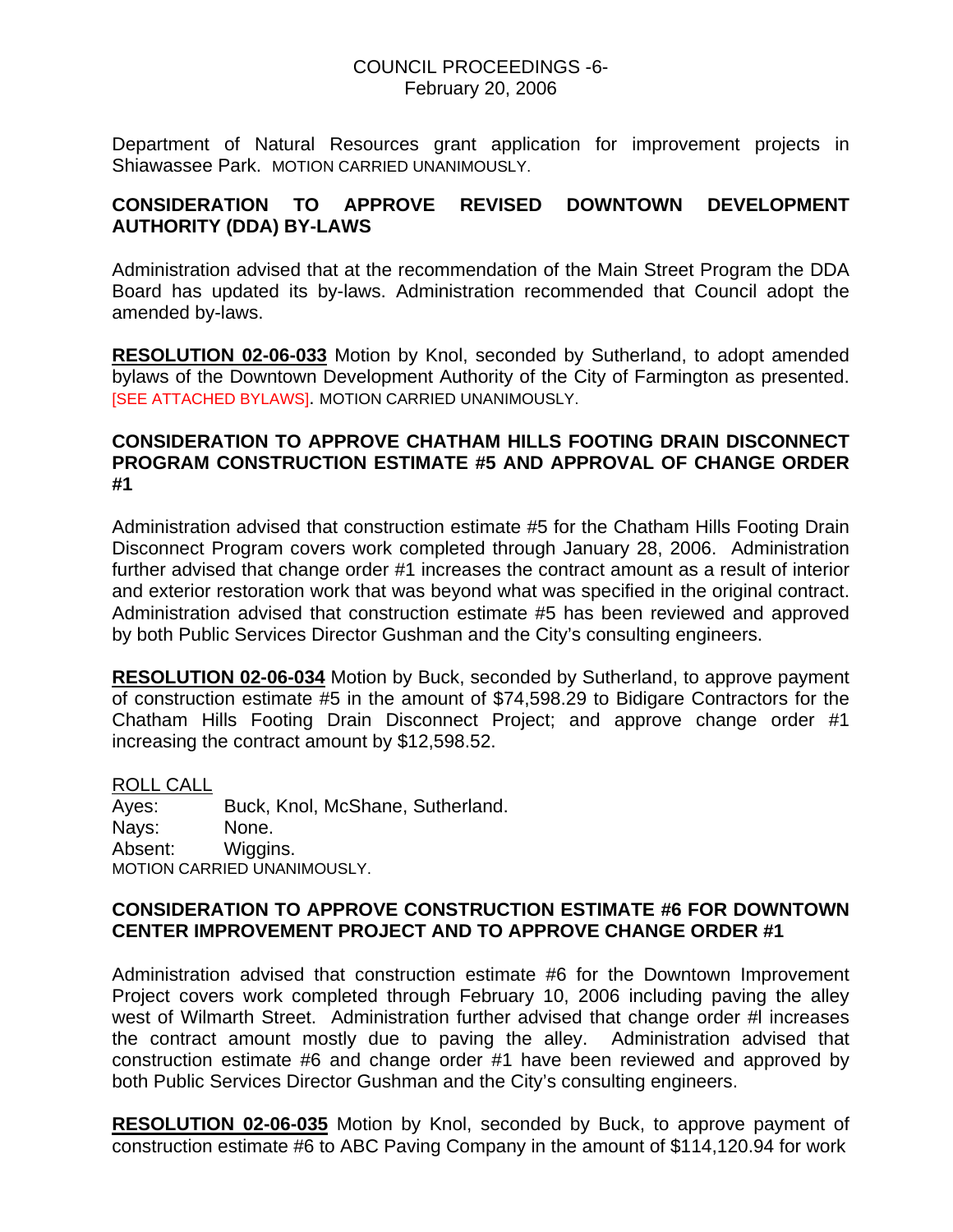### COUNCIL PROCEEDINGS -7- February 20, 2006

completed on the Downtown Center Improvements Project and the Wilmarth Alley Paving Project; and approve change order #1 increasing the contract amount by \$33,676.75; \$25,750.00 for the paving of the alley west of Wilmarth and \$7,926.75 for additions to the Downtown Center Improvement Project.

ROLL CALL

Ayes: Knol, McShane, Sutherland, Buck. Nays: None. Absent: Wiggins MOTION CARRIED UNANIMOUSLY.

### **BOARDS AND COMMISSIONS**

**02-06-036** MOTION by Buck, seconded by Sutherland, to appoint Mary Bush to the Board of Review to complete a term expiring December 31, 2006 and reappoint Thomas J. Killeen to the Board of Review for a three-year term expiring December 31, 2008; reappoint Michael Kish, Robert Allen, and Kenneth Wallace to the Construction Board of Appeals for two-year terms; and appoint Valerie Knol to the Brownfield Redevelopment Authority for a three-year term expiring February 28, 2009. MOTION CARRIED UNANIMOUSLY.

### **CONSIDERATION TO APPROVE SEALED BID FOR HOIST CYLINDER ASSEMBLY**

Administration recommended awarding repair of the hoist cylinder assembly to the low bidder, Allied, Inc.

**RESOLUTON 02-06-037** Motion by Knol, seconded by Buck, to approve a bid award to Allied, Inc. in the amount of \$17,925.00 for the repair of a hoist cylinder assembly at the Farmington Department of Public Works.

ROLL CALL Ayes: McShane, Sutherland, Buck, Knol. Nays: None. Absent: Wiggins. MOTION CARRIED UNANIMOUSLY.

## **PUBLIC COMMENT**

Hank Borgman, 34011 Grand River, expressed concern that handicapped individuals would have difficulty using the proposed switchback staircase in Shiawassee Park. He further expressed concern that skateboarders would gain too much speed on the ramps.

Director Gushman responded that the switchback ramp design with its landings would prevent anyone from gaining too much speed on them.

#### **COUNCIL COMMENT**

Councilmember Buck praised Mayor McShane for her comments at the State of the Cities breakfast.